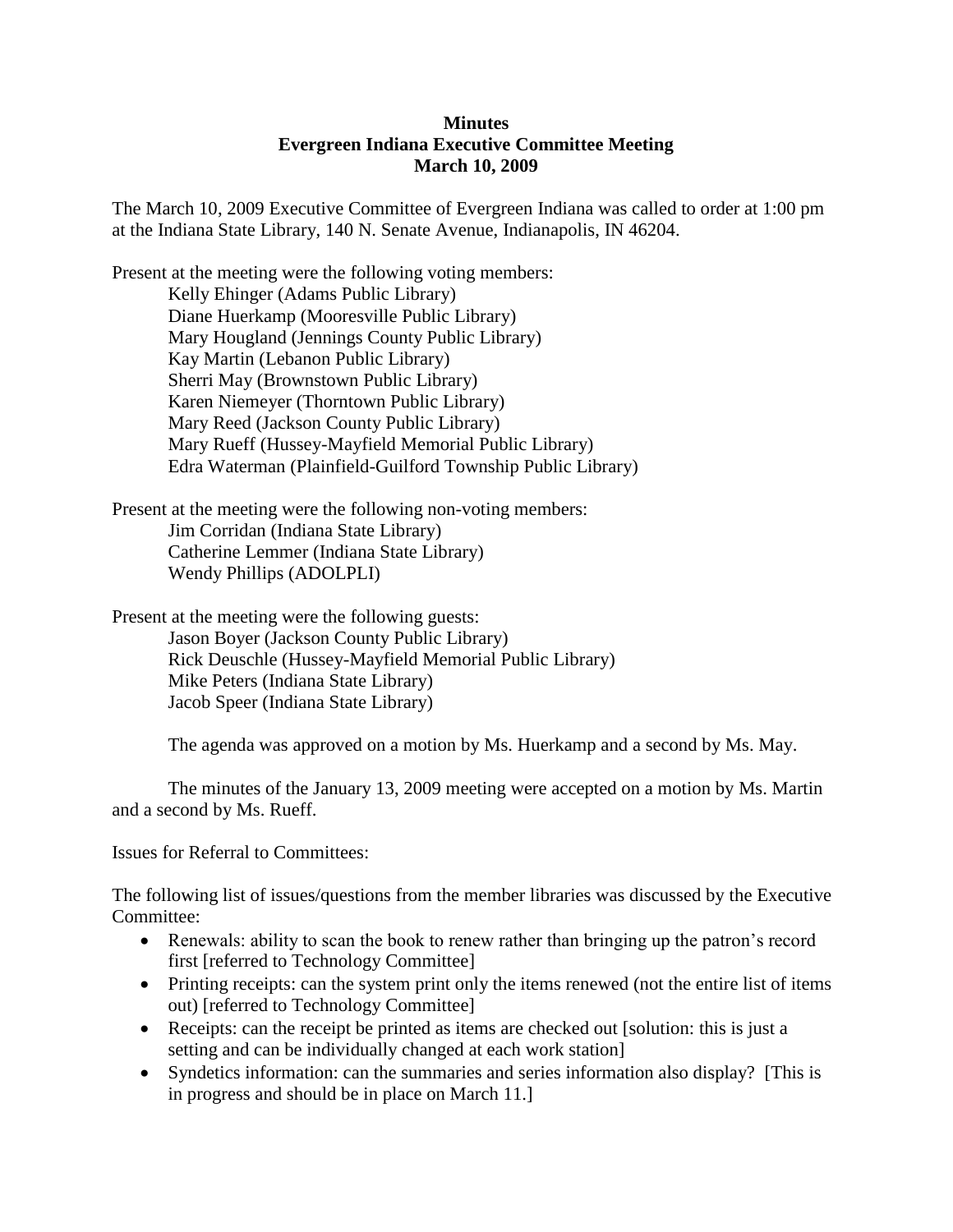- Bestseller Lists: can these be created and linked to the catalog? [referred to OPAC & Technology Committees]
- Holds lists: patrons are requesting the ability to see where they are in the list of holds [referred to Technology Committee]
- Other:
	- o Searchable Copy Records: can notes in holdings records be searchable? [not practical]
	- o Call numbers to display on browse screen [referred to Technology Committee]
	- o Shuffling holds queue [referred to Technology Committee]
	- o System generated barcodes [referred to Technology Committee]
	- o Ability to place holds within a series [referred to Technology Committee]
	- o Display an estimate of the number of days before an item will be returned [referred to Technology Committee]
	- o Linking of bookbags to OPAC and printing of bookbags [referred to Technology Committee]

At the end of the discussion, it was determined that the Technology Committee should review and evaluate the importance of the listed issues/questions from the member libraries. The Technology Committee was asked to prioritize the various issues/questions to enable the State Library to discuss software development options with Equinox. Ms. Lemmer agreed to distribute the information to the Technology Committee.

## **State Library Report: Mr. Corridan:**

- 1. NetLibrary electronic books records for the 2,500+ e-books included in the NetLibrary collection will be added to EI database with appropriate 856 fields. Library patrons will be able to access the collection directly through the Evergreen OPAC at the library. If accessed from outside the library, the patron will be redirected from the Evergreen catalog to Inspire to download the resource.
- 2. The Equinox contract was signed with a much lower negotiated price for development.
- 3. Standards for public libraries are currently being revised. New standards will include the requirement of a library web site and an integrated library system. It is estimated that approximately forty libraries in Indiana would not currently meet this standard and the State Library is currently investigating options to assist libraries to create websites.
- 4. School pilots: Seven schools will be added as pilots sometime in 2009. A pilot group meeting will be held in April to work out issues particular to school libraries.
- 5. The State Library will go live on Evergreen in late 2009.
- 6. An announcement will be posted regarding the opportunity to join Evergreen Indiana with membership applications due by the annual meeting in May.

## **State Library Report: Ms. Lemmer**:

- 1. As of Monday, March 9, twenty-four of the forty member libraries are live on Evergreen.
- 2. Current database stats:
	- a. 196,782 registered borrowers
	- b. 1,469,636 bibliographic records
	- c. Serving 295,329 Indiana residents (The forty libraries represent 433,403 residents.)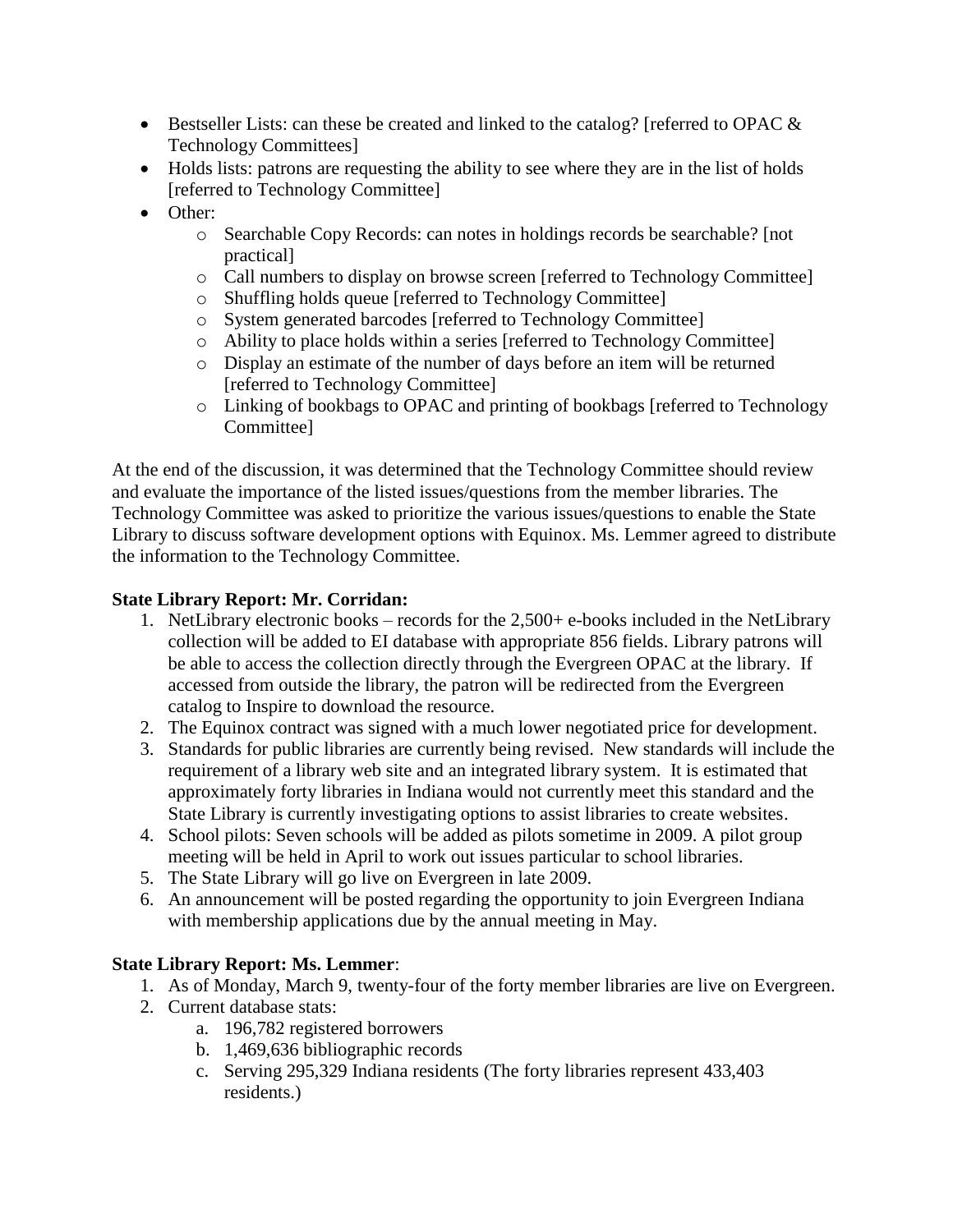- 3. Upcoming migrations
	- a. April 23: Carnegie Public Library of Steuben County, Switzerland County Public Library
	- b. May 10: Greenwood Public Library
	- c. June 11: Huntingburg Public Library
	- d. June 25: Alexandria-Monroe Public Library, Waterloo Grant Public Library, Pike County Public Library
	- e. September 10: Bloomfield Eastern Greene County Public Library
- 4. Unique Management, Inc. Status: The QPA has been finalized and those libraries who indicated an interest in using Unique's notice and collection services will be contacted. Unique has offered to do a presentation at the annual members meeting to fully explain their services.

## **Committee Reports**

- A. Circulation Committee: The Committee met on February 6, 2009 and recommended the following changes:
	- To transit audio books: After discussion about the number of requests for audio books to transit and the ways in which to best protect the audio books, the Executive Committee voted to allow transits of audio books on a motion by Ms. Hoagland and second by Ms. Ehinger. (7 in favor, 1 abstention)
	- Permitting holds on non-transiting items: on a motion by Ms. Reed and second by Ms. Rueff, the Executive Committee voted to allow holds to be placed on nontransiting items.
	- These changes will be made by the Indiana release of Version 1.4.
- B. Cataloging Committee:
	- The Cataloging Committee met most recently on March 9, 2009 at the Indiana State Library. This Committee has been devoting a considerable amount of time and effort into creating and updating the procedures manual as well as training catalogers participating in Evergreen Indiana. In December, two sessions of Evergreen Indiana basic cataloging were given to a total of 31 catalogers. In February, an additional basic session was given to 9 catalogers. Also in February, two sessions of advanced EI cataloging were given to a total of 25 attendees.

Upcoming classes include two more introduction classes with 28 pre-registered and two sessions of advanced with 19 pre-registered.

The time devoted by the Committee members has been freely given to educate EI member library staff how to work in a consortial catalog, what decisions regarding cataloging standards have been made, and, in many cases, teaching rudimentary cataloging skills. Because the need for these types of classes (including basic Marc format) will continue as more libraries join, the Cataloging Committee asks the Executive Committee to recommend to the State Library that Introduction to Marc records and Introduction to EI cataloging be offered by (or through) the State Library at this time and continuing forward.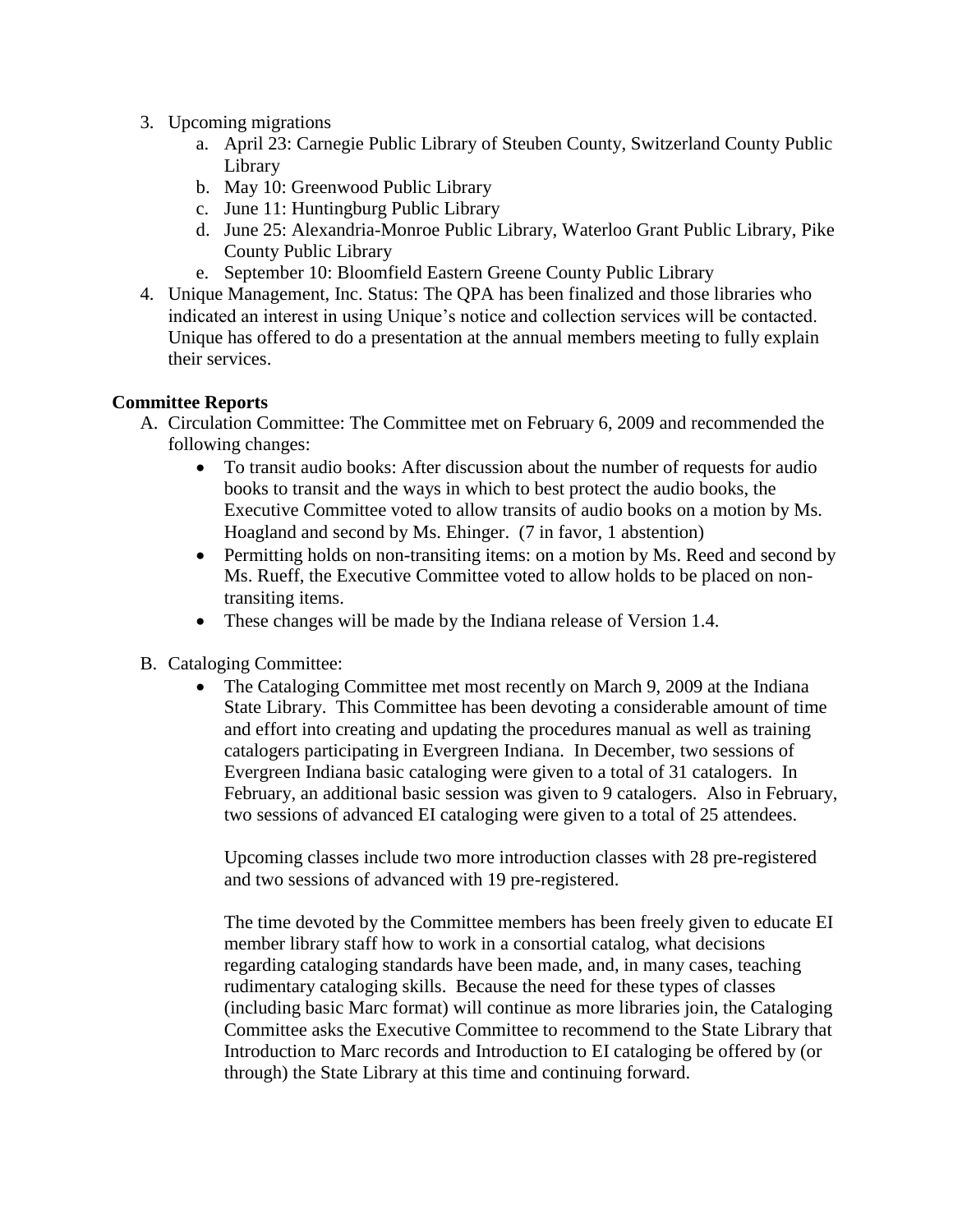After discussion about the time involved in training and maintenance of the procedures manual, the State Library committed to providing introductory cataloging training for Evergreen libraries as well as other libraries across the state.

- The Cataloging Committee also asked for an update on the progress of working with OCLC for a consortial subscription and authority control. The State Library is still working with OCLC on the logistics of such a subscription, but costs may be prohibitive.
- C. Nominating Committee: Ms. May and Ms. Hoagland were appointed to the Nominating Committee to solicit a minimum of six candidates for the three positions open in May.
- D. IT/Technology Committee: Mr. Peters gave a demo on the Evergreen Indiana release 1.4 and covered some new functions such as batch records uploading and the new staff front end. Other new functionality of note:
	- Ability to charge for equipment check-out
	- Organization Unit Settings has some new capabilities
	- Hussey Mayfield Memorial Public Library staff are working on credit cards and telephony

Other items:

- The Programmer position at the State Library is currently still open.
- Migrations have been moved from the weekend to the middle of the week.
- E. OPAC Committee no meeting
- F. Serials / Acquisitions Committee– no meeting

Old Business:

- A. Evergreen Indiana Patron Record Confidentiality Policy: on a recommendation from Ms. Ehinger and second by Ms. May, the Evergreen Indiana Patron Record Confidentiality Policy was unanimously adopted.
- B. Circulation Policy: The Committee discussed the definition of "barred" and "blocked." After discussion, the Committee asked the State Library to revise the language of the policy before adoption.

New Business:

- A. New Members: On a motion by Ms. Martin and second by Ms. Huerkamp, the following members were approved:
- B. Consortium Pricing: the Indiana State Library is pursing consortial subscription information for HeritageQuest and Ancestry Library Edition. Costs per library would be \$675 for HeritageQuest and \$995 for Ancestry for a total of \$1,670 (\$1474 for libraries serving a population less than 2,000). If all libraries currently members of Evergreen Indiana chose to subscribe, the consortial agreement would provide a savings of \$42,000.
- C. Internet & Wireless Statistical Reporting Package: the State Library is working to develop a package to track wireless use and PC reservations for public libraries in an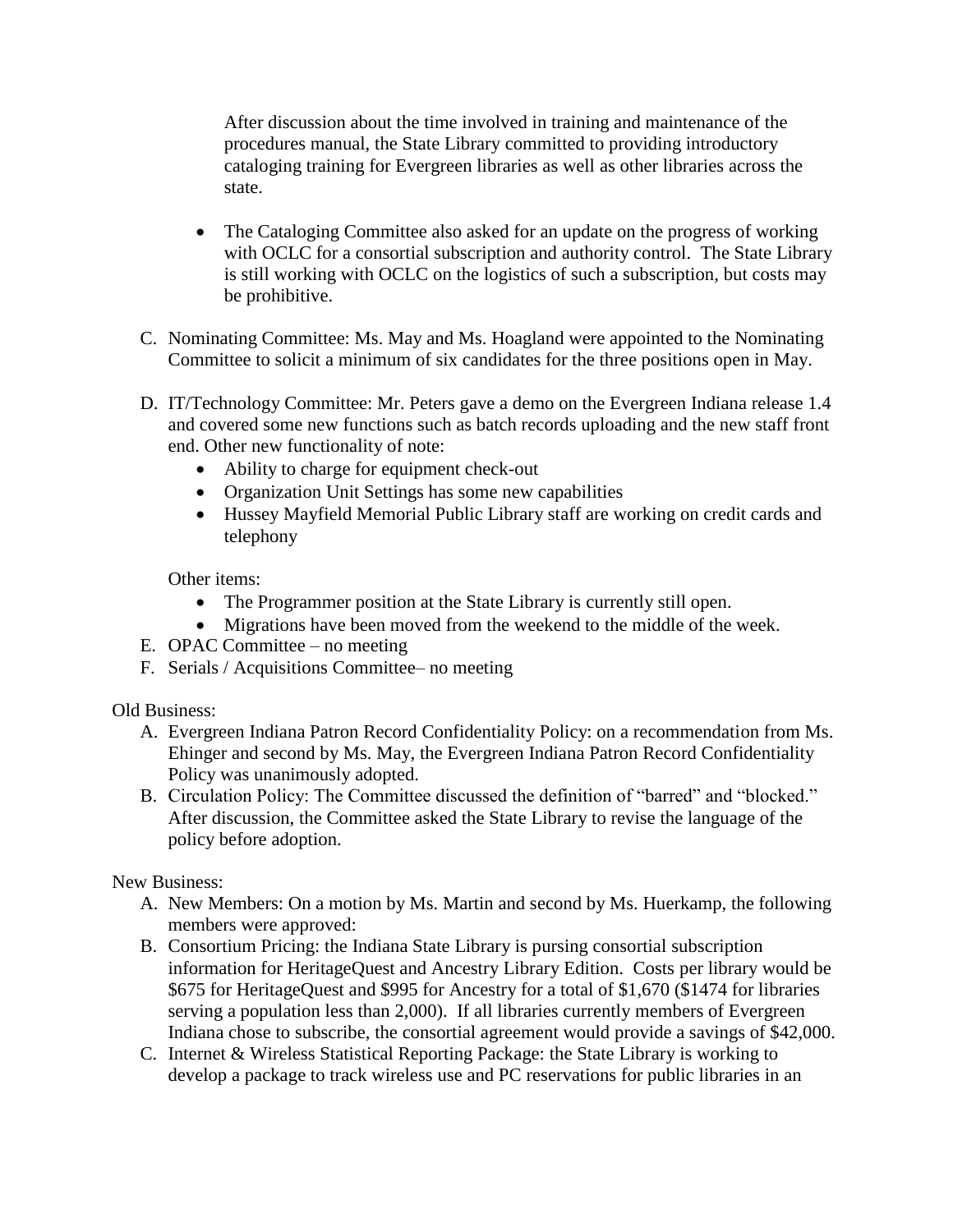effort to provide better statistics on the value of library services provided by Indiana public libraries.

- D. Annual Meeting:
	- The Committee decided by consent that the officers would act as the Planning Committee
	- The meeting must be held in May according to the bylaws of Evergreen Indiana
	- The meeting will include a business meeting in which officers and members for the Executive Committee up for election will be selected.
	- Other possible events at the annual meeting include roundtables, vendor announcements, vendor demonstrations, workshops.
- E. Other
	- The Acquisitions module will be available in a very basic model by May 1.
	- Serials module will be coming soon.
	- Discussion on collecting money for lost materials and overdue fines this matter is still being reviewed by the State Board of Accounts and the State Library.
- F. Next Meeting: May 12, 2009 at 1:00 pm at the Indiana State Library.

The meeting was adjourned at 3:30 pm.

Respectfully submitted, Kelly A. Ehinger, Secretary